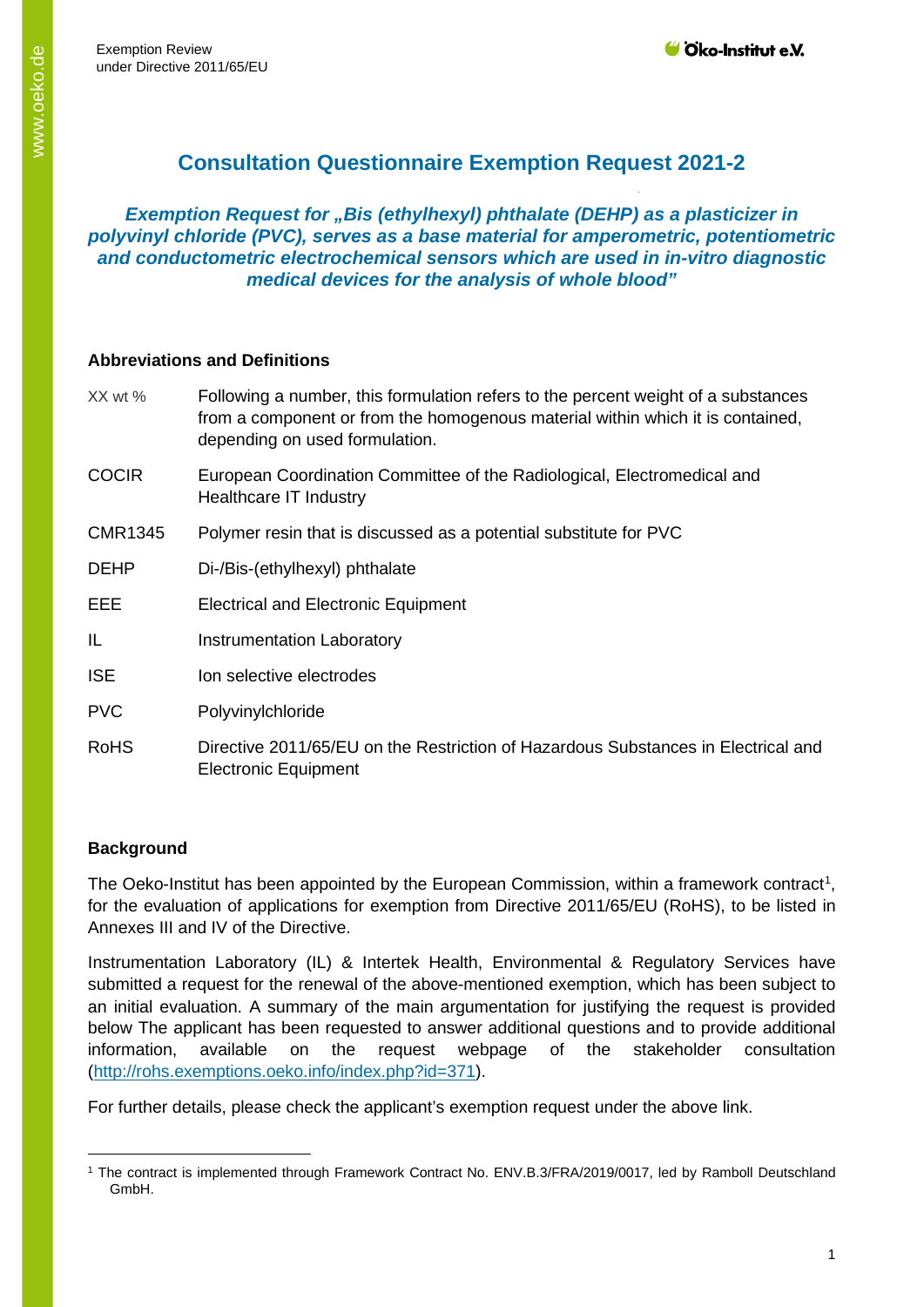The objective of this consultation and the review process is to collect and to evaluate information and evidence according to the criteria listed in Art. 5 (1) (a) of Directive 2011/65/EU (RoHS 2), which can be found under:

### <http://eur-lex.europa.eu/LexUriServ/LexUriServ.do?uri=CELEX:32011L0065:EN:NOT>

If you would like to contribute to the stakeholder consultation, please read the summary of the argumentation provided and answer the questions that follow.

### **1. Summary of argumentation of applicant on the justification of the exemption**

# <span id="page-1-0"></span>**1.1. Background**

DEHP is used as a plasticizer for the resin formulation of PVC. This polymer serves as a basis for disposable cartridges and sensor cards for electrochemical measurements of biochemical analytes and parameters in human blood such as  $pH$ ,  $pCO_2$ , Na<sup>+</sup>, K<sup>+</sup>, Ca<sup>2+</sup> or lactate.

The EEE in which the sensor cards are used in and for which Instrumentation Laboratory (hereafter referred to as IL) and Intertek Health, Environmental & Regulatory Services (hereafter referred to as Intertek) request the exemption for IL's GEM Premier 4000 diagnostic medical analyser. The application belongs to EEE Cat. 8. The request does not cover any other uses of DEHP containing PVC.

The applicant requests a new exemption for the described use of DEHP in PVC for sensor cards for the GEM Premier 4000 proposing the following wording "*Bis (ethylhexyl) phthalate (DEHP) as a plasticizer in polyvinyl chloride (PVC), serves as a base material for amperometric, potentiometric and conductometric electrochemical sensors which are used in in-vitro diagnostic medical devices for the analysis of whole blood*".

The exemption is requested for EEE Cat. 8 for a validity period of three years.

#### **History of the exemption**

In the RoHS Pack 17 study in 2019/20, COCIR had requested a new exemption for "*Bis (ethylhexyl) phthalate (DEHP) in ion selective electrodes for point of care analysis of ionic substances in human body fluids".* The study recommended to grant the exemption for Annex IV with a slightly adapted wording: "*Bis(2-ethylhexyl) phthalate (DEHP) in ion selective electrodes applied in point of care analysis of ionic substances present in human body fluids and/or in dialysate fluids*".

The wording in the Commission Delegated Directive (EU) 2021/1980, published in the Official Journal of the European Union on 15.11.2021, is identical to the recommendation given by the consultant in RoHS Pack 17 report ("*Bis(2-ethylhexyl)phthalate(DEHP) in ion-selective electrodes applied in point of care analysis of ionic substances present in human body fluids and/or in dialysate fluids. Expires on 21 July 2028*").

Due to differences in wording of the future Ex. 45 Annex IV and the wording of the requested exemption, it needs to be clarified if the present exemption request is an extension of scope or already covered under the Pack 17 exemption. For technical description of both applications, the one for which Ex. 45 was applied for and the application under present review, please refer to chapter [1.2.1.](#page-3-0)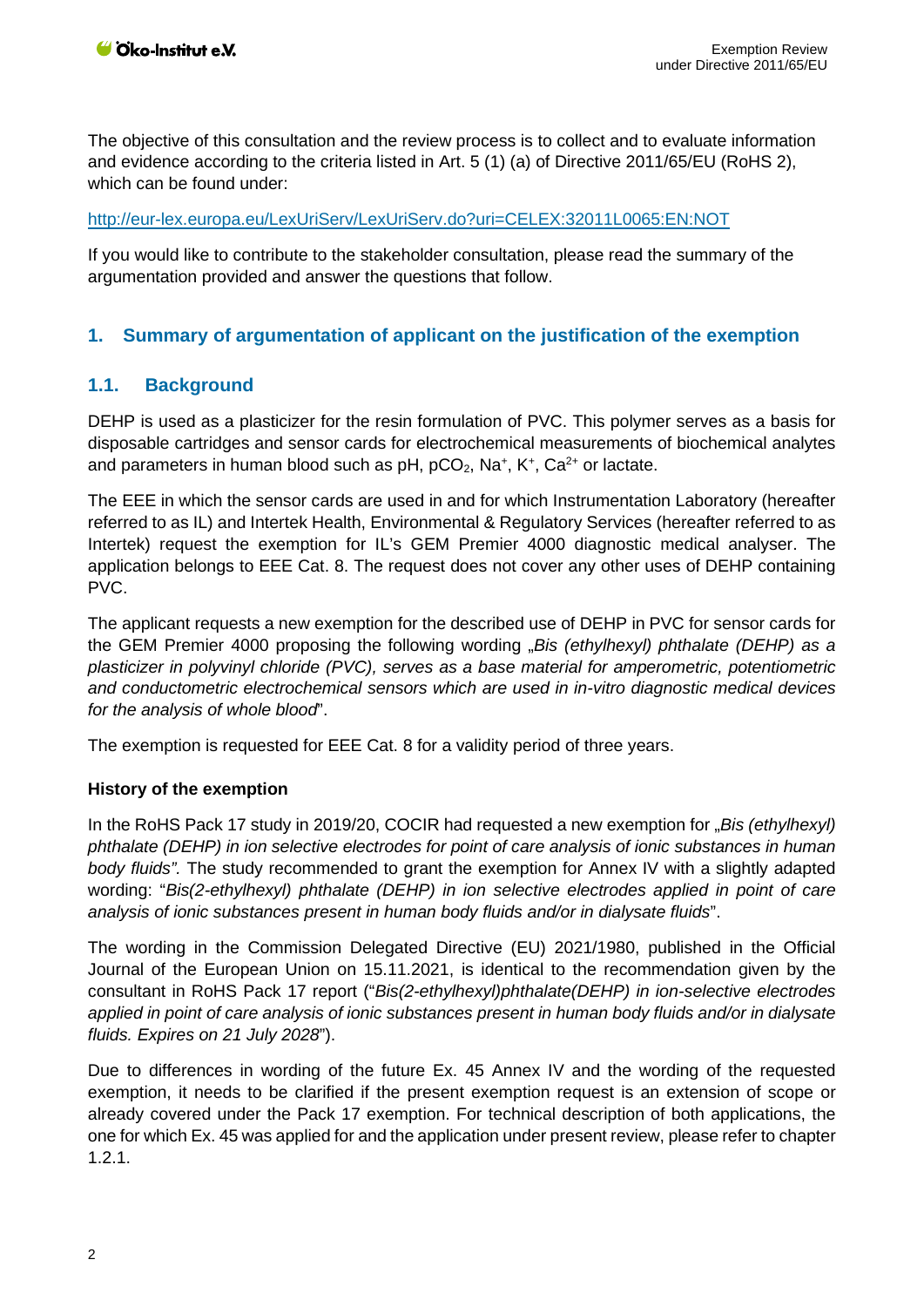### **Volume of DEHP to be placed on the EU market through the exemption**

The amount of the substance entering the EU market annually through the application [GEM Premier 4000 cartridges] for which the exemption is requested is stated to be 1-10 kg. This estimation does not cover cartridges of analysers other than the GEM Premier 4000.

According to IL/Intertek, the size of one cartridge is 25 x 16,5 x 16 cm and a typical cartridge weight is 4.08 kg (Answers to clarification questions). Based on the content of the substance in homogeneous material being 1.14 wt % for the GEM Premier 4000 cartridges, each unit cartridge contains 46,5 g of DEHP.

# **1.2. Technical description**

### **1.2.1. The GEM Premier 4000**

The applicant manufactures a diagnostic medical analyser, the GEM Premier 4000. The instruments are used to measure the blood of patients and provide an accurate measurement of specific analytes as detailed in column 1 of [Table 1-1.](#page-2-0) Within the analyser, the measurements are performed based on four different type of quantification methods, namely potentiometric, amperometric, conductometric, and spectrometric. While amperometric, potentiometric and conductometric quantification require an electrode, spectrometric measurements are based on effects of the analyte after a light-induced excitation, thus, work without any electrode.

The electrodes and spectrometric components are part of the cartridge. Regarding the component in which DEHP is used, the applicant specifies that '*the heart of the GEM Premier 4000 is the sensor card where the electrochemical measurements [author's note: namely potentiometric, amperometric and conductometric] of the […] analytes take place'.* The typical sensor cards weight is 5.1 g, thus small and light in comparison with the cartridge's weight of ~ 4kg. The sensor cards *'have an additional additive, DEHP, which is part of the resin [currently PVC] formulation'* (Exemption Request): DEHP functions as a plasticizer to facilitate the injection molding process of PVC, the host material. An important requirement of the functionality of DEHP and its substitutes is that it should not interfere with the measurement of analytes.

An overview over the range of analytes, the corresponding quantification method, and whether they are relevant for the assessment of the present exemption request for DEHP is provided in [Table 1-1.](#page-2-0)

| <b>Analytes</b>  | <b>Quantification method</b> | Utilize an electrode using DEHP |
|------------------|------------------------------|---------------------------------|
| pH               | Potentiometric (ISE*)        | Yes                             |
| pCO <sub>2</sub> | Potentiometric (ISE)         | Yes                             |
| pO <sub>2</sub>  | Amperometric                 | Yes                             |
| Na <sup>+</sup>  | Potentiometric (ISE)         | Yes                             |
| $K^+$            | Potentiometric (ISE)         | Yes                             |
| $Ca^{++}$        | Potentiometric (ISE)         | Yes                             |
| $Cl-$            | Potentiometric (ISE)         | Yes                             |
| Hematocrit       | Conductometric               | Yes                             |
| Glucose          | Amperometric                 | Yes                             |
| Lactate          | Amperometric                 | Yes                             |
| tHb              | Spectrophotometric           | No.                             |

#### <span id="page-2-0"></span>**Table 1-1: Measurement spectrum of the GEM Premier 4000**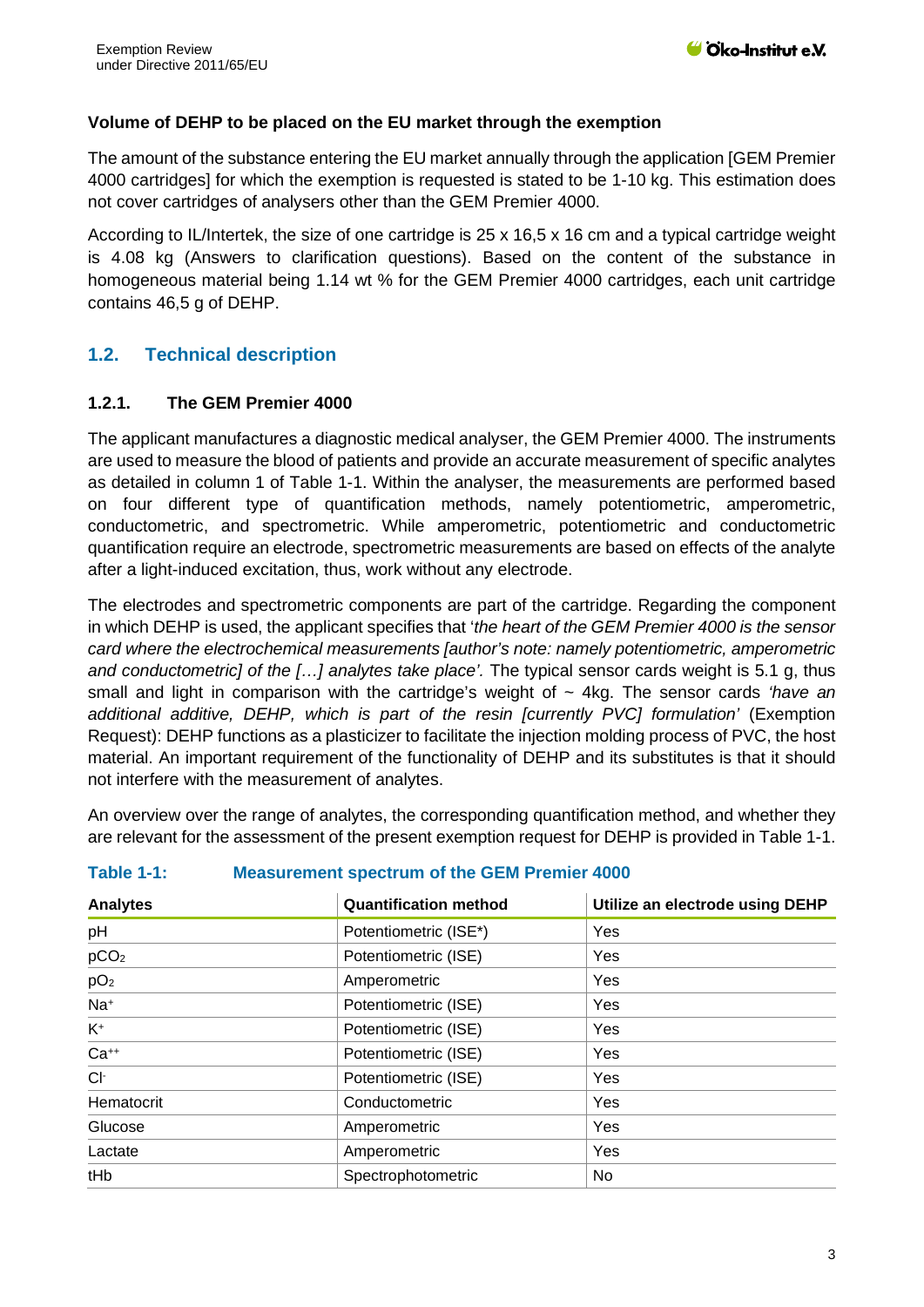| <b>Analytes</b>        | <b>Quantification method</b> | Utilize an electrode using DEHP |
|------------------------|------------------------------|---------------------------------|
| O <sub>2</sub> Hb      | Spectrophotometric           | No.                             |
| <b>COH<sub>b</sub></b> | Spectrophotometric           | No.                             |
| MetHb                  | Spectrophotometric           | No.                             |
| <b>HH<sub>b</sub></b>  | Spectrophotometric           | No.                             |
| tBili                  | Spectrophotometric           | No.                             |

\* Ion selective electrode

Source: Answers to Clarification Questions received 19.11.2021

The consultants understand that these cartridges containing DEHP are consumables of the analysers, specifically the GEM Premier 4000, which are nevertheless to be considered as electrical and electronic equipment (EEE)<sup>[2](#page-3-1)</sup>. The applicant clarifies that 'one sensor card is used for up to 30 *days or 450 whole blood sample measurements. Each sample measurement provides simultaneous results for multiple analytes. Therefore, each sensor card is used to report up to 4500 measured concentrations (450 whole blood samples x 10 analytes)*' (answers to clarification questions). They are disposed of after the respective number of analyses has been completed. In addition, the cartridges are designed specifically for the GEM Premier 4000. It is understood that generally sensor cards must be compatible with the type of analyser model that are already being used by hospitals in the EU. In this sense, the consultants understand that the exemption is at least in part concerned with the provision of such cartridges on the EU market, so as to ensure that devices already on the market can continue to be operated.

### <span id="page-3-0"></span>**1.2.2. Comparison to application evaluated in RoHS Pack 17**

Following the explanation in chapter [1.1,](#page-1-0) the use of DEHP in the sensor card of GEM Premier 4000 cartridges will be evaluated in relation to the application for which an exemption was requested in RoHS Pack 17, which can be found on the consultation webpage, and granted in the Commission Delegated Directive (EU) 2021/1980. To facilitate an easier overview of the comparison, we summarize some data related to the two different applications.

Based on the applicant's explanations it is understood that within one cartridge four methods of quantifications of 16 parameter in total are performed for one single sample. Thereof 6 parameters are measured with a potentiometric electrode (pCO2, pH, Na+, K+, CI-, and Ca2+). Its speciality is the fact that a so-called ion-selective electrode (ISE) is required based on the definition of an ISE being a sensor composed of an electrode with a selective membrane that seals to an underlying substrate. Asked whether it is right to understand that the sensor card applied in the GEM Premier 4000 is more than an ISE, the applicant further explains that '*not all of sensors on the GEM Premier 4000 sensor card meet the definition of ISE defined above. The amperometric sensors differ because the membrane does not provide selectivity and instead utilizes enzymes to convert analytes of interest to measurable signals, and the conductometric sensor for hematocrit does not utilize a membrane at all.'* (Answer to clarification questions).

Based on the ROHS pack 17 report, the point of care (PoC) analysers presented by COCIR can quantify the comparable analytes and parameters, e.g. partial pressure of carbon dioxide (pCO2), pH, concentration of sodium and potassium ions. Quantification is based on an DEHP-containing

<span id="page-3-1"></span><sup>&</sup>lt;sup>2</sup> Cartridges are consumables with an equipment constituent meeting the specific definition of EEE in Article 3(1) and 3(2) of RoHS 2, comparable e.g. to printer cartridges, see FAQ 7.4. https://ec.europa.eu/environment/s comparable e.g. to printer cartridges, see FAQ 7.4. [https://ec.europa.eu/environment/system/files/2021-](https://ec.europa.eu/environment/system/files/2021-01/FAQ%20key%20guidance%20document%20-%20RoHS.pdf) [01/FAQ%20key%20guidance%20document%20-%20RoHS.pdf](https://ec.europa.eu/environment/system/files/2021-01/FAQ%20key%20guidance%20document%20-%20RoHS.pdf) (last accessed 29.10.2021).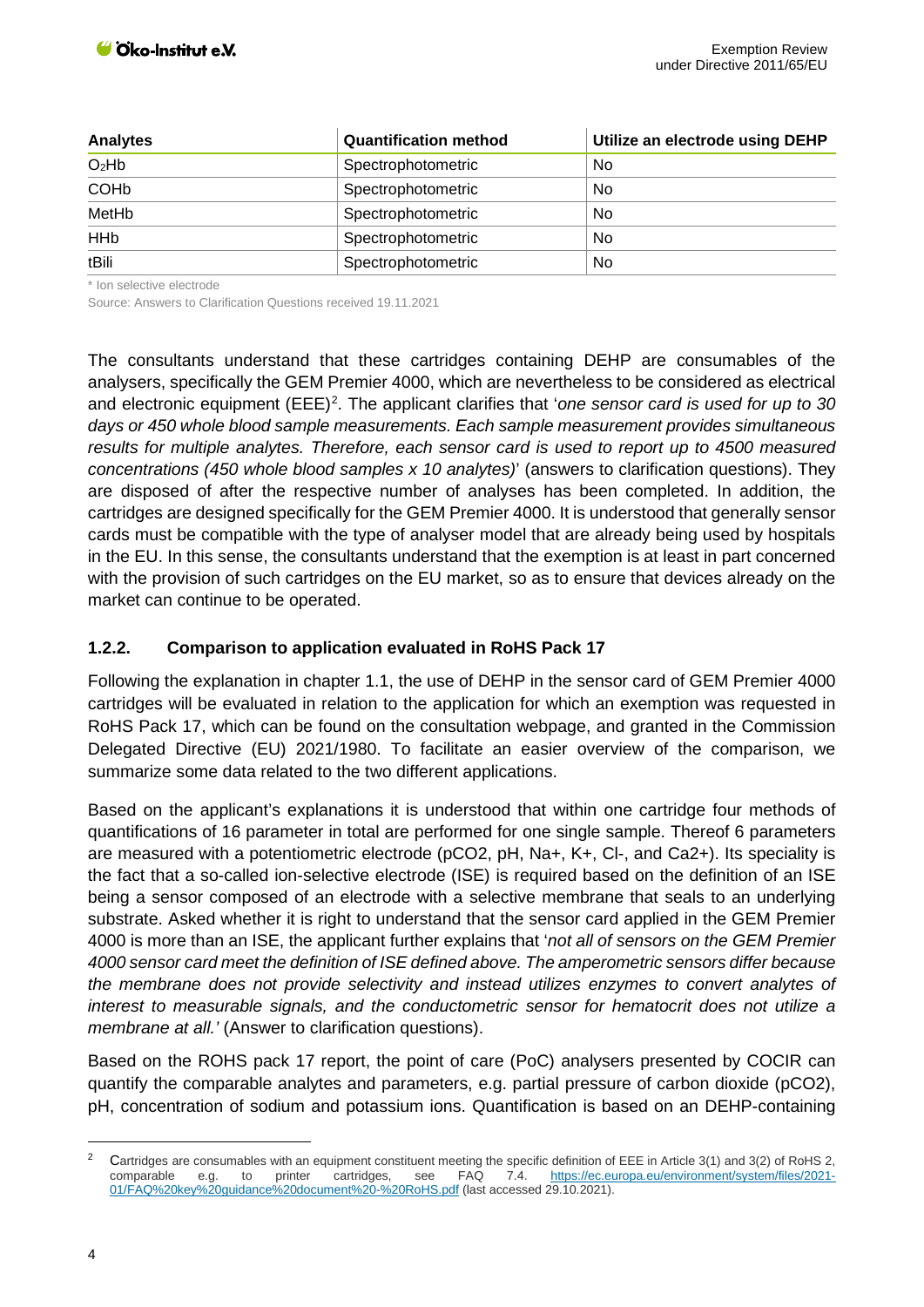ion-selective electrode as well. It is understood that cartridges of the PoC analysers presented by COCIR in 2018/9 do not include other sensors including DEHP-containing parts. As mentioned earlier, the exemption requested in 2018 by COCIR was granted (Ex. 45) with the following wording "*Bis(2- ethylhexyl) phthalate (DEHP) in ion selective electrodes applied in point of care analysis of ionic substances present in human body fluids and/or in dialysate fluids*"[3](#page-4-0) and expires on 28.July 2028.

In 2018, in its exemption request, COCIR expressed that "*DEHP is used as a membrane solvent for the ISE*". The general composition of the membranes is detailed as "*29 wt % PVC, 70 wt % DEHP and an ionophore that imparts specificity for the particular ion of interest*" (RoHS Pack 17 report). In contrast to the membrane specifications provided by COCIR, IL/Intertek specifies the content of substance in homogeneous material to be 1.14 wt % for the GEM Premier 4000 cartridges.

Asked whether the current applicant IL/Intertek sees a possibility to merge Ex. 45 and the new exemption requested, the applicant proposed to remove the references to '*ion selective*' and '*ionic*' resulting in the following wording: "*Bis(2-ethylhexyl) phthalate (DEHP) in electrodes applied in point of care analysis of substances present in human body fluids and/or in dialysate fluids*".

# **1.3. Applicant's justification for the requested exemption**

### *1.3.1.* **Availability of alternatives** *(Substitution or Elimination, roadmap to substitution, reliability of substitutes)*

The applicant claims that substitution is not yet possible, providing a roadmap ("project plan") and proposes that DEHP can be replaced within the coming 3 years. However, the applicant explains the choices for current materials and substances as follows: PVC is uses as sensor card material and membrane used (i.e., PVC) should be of the same material to resist the solvent used in this analytical process. As to DEHP, it increases flexibility and reduces brittleness of PVC to improve durability and reliability in injection moulding. Furthermore, DEHP does not interfere with the analyte measurements which is a crucial pre-condition for alternatives for DEHP.

Compared to other analytical methods and instruments that test human blood for the respective analytes and parameters, the advantage of this technology over others are explained to be the following: According to the applicant, the instrument combines an intelligent quality management (iQMTM), a disposable measurement cartridge and regular testing of the cartridges.

A project plan has been submitted that structures the research for substitution of DEHP in the cartridges. The consultant understands that the applicant's research has two directions: A drop-insubstitute for DEHP in the PVC and an alternative resin/polymer that does not require DEHP or rather allows the substation of the same. According to the project plan, various resins that should substitute PVC were tested in 2016/17 from which one (CMR 1345) was selected as a top candidate to conduct a study of alternatives for DEHP. Three drop-in-alternatives for DEHP, namely Mineral oil, Ester lubricant V-DSP and Acrylic processing aid, were compared in an LCA. A clarification question shall verify whether this is correctly summarized.

<span id="page-4-0"></span><https://eur-lex.europa.eu/legal-content/EN/TXT/?uri=CELEX:32021L1980> (accessed 25.11.2021, published in the Official Journal of the European Union on 15.11.2021)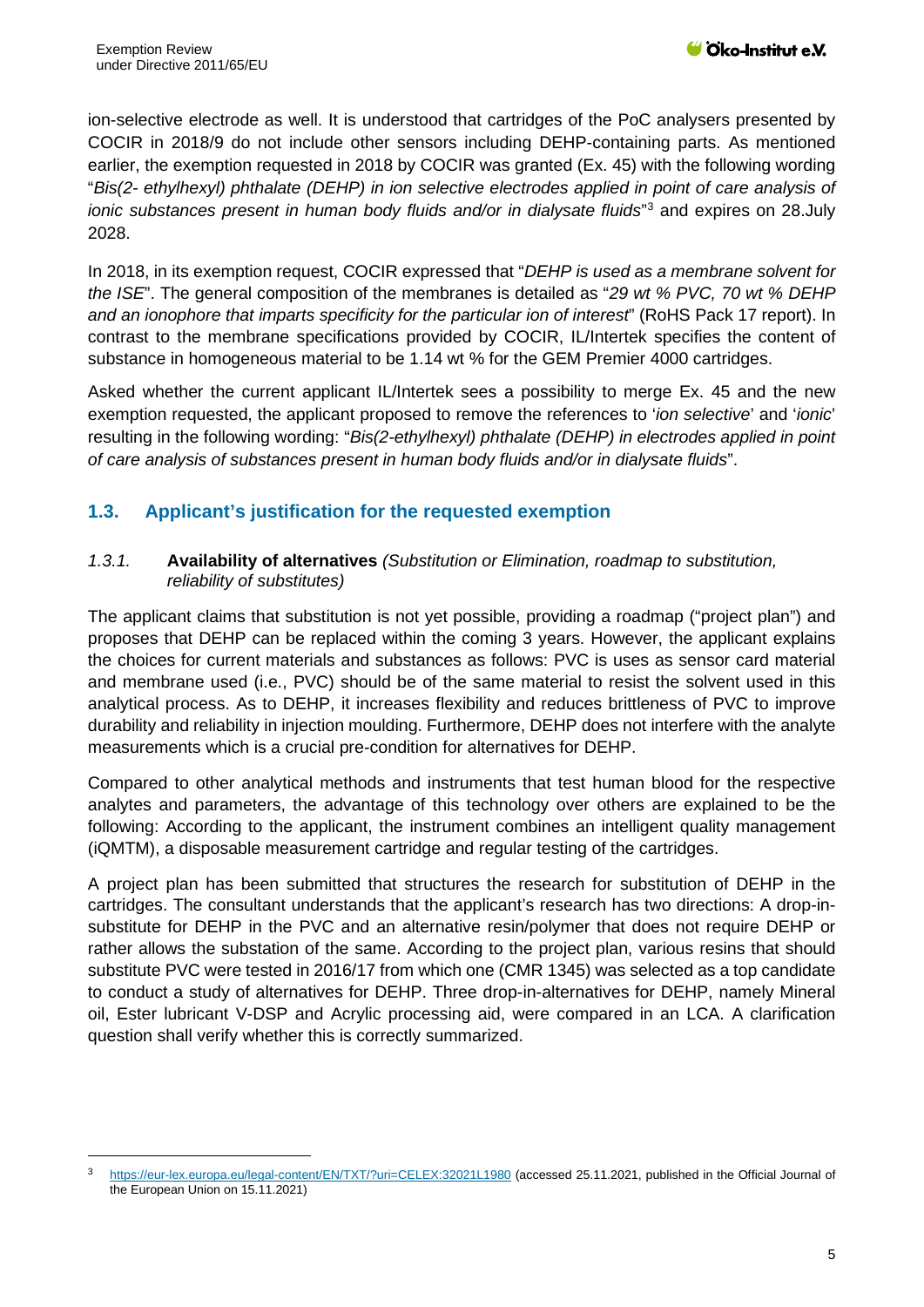## **1.3.2. Environmental and health arguments** *(also LCA aspects)*

Preliminary results of a life cycle analysis of the current GEM Premier 4000 sensor card and identified alternatives are included as Annex to the application. Based on the preliminary report a full LCA for substitution of DEHP is promised to be submitted and will be based on the alternative substances used in the CMR1345 resin: Mineral oil (CAS# 8042-47-5), Ester lubricant, V-DSP (CAS#14117-96- 5,) and Acrylic processing aid (CAS# 9063-87-0),

Preliminary results suggest that the three alternatives (for DEHP) are comparable to those of DEHP: '*Considering 18 environmental impact measures, the picture is mixed, with no substance being best by all measures. It should be noted that these are theoretical impacts assuming the substance all reaches the environment, but in the case of the sensor card the substance is encapsulated in the card.*'

No environmental and health arguments are provided in addition to the LCA.

# **1.3.3. Socioeconomic impacts**

The applicant does not refer to socioeconomic impacts of substitution, as "*alternatives are currently not available*" (Exemption Request) and no additional references or evidences are provided as to socioeconomic effects due to the finding that this is "*not relevant as alternatives are currently not available"*' (Exemption Request). Asked in the clarification question to further comment socioeconomic impacts, the applicant replied:

- "*If the exemption application is rejected those instruments would need to be removed from service and disposed of.*
- *New capital equipment would need to be purchased by healthcare providing institutions.*
- *The new equipment would need to be validated by the healthcare providers.*
- *Hospital staff would need to be trained to operate the new equipment.*
- *Demand for this volume of equipment and installation activities could not be met in a short period of time and resulting in lack of availability of testing capacity."*

# **2. Questions for stakeholders**

1. The applicant has requested an exemption, proposing the following wording formulation for a duration of 3 years:

*"Bis (ethylhexyl) phthalate (DEHP) as a plasticizer in polyvinyl chloride (PVC), serves as a base material for amperometric, potentiometric and conductometric electrochemical sensors which are used in in-vitro diagnostic medical devices for the analysis of whole blood."*

In light of the currently published Commission Delegated Directive (EU) 2021/1980, the subsequent review aims at clarified whether the current (IL/Intertek's) and the exemption request resulting in the new Ex. 45 through (EU) 2021/1980 can be summarized.

- a. Against this background, does your organisation has a preference for:
	- the current wording of Ex. 45 ("*Bis(2-ethylhexyl) phthalate (DEHP) in ion selective electrodes applied in point of care analysis of ionic substances present in human body fluids and/or in dialysate fluids*");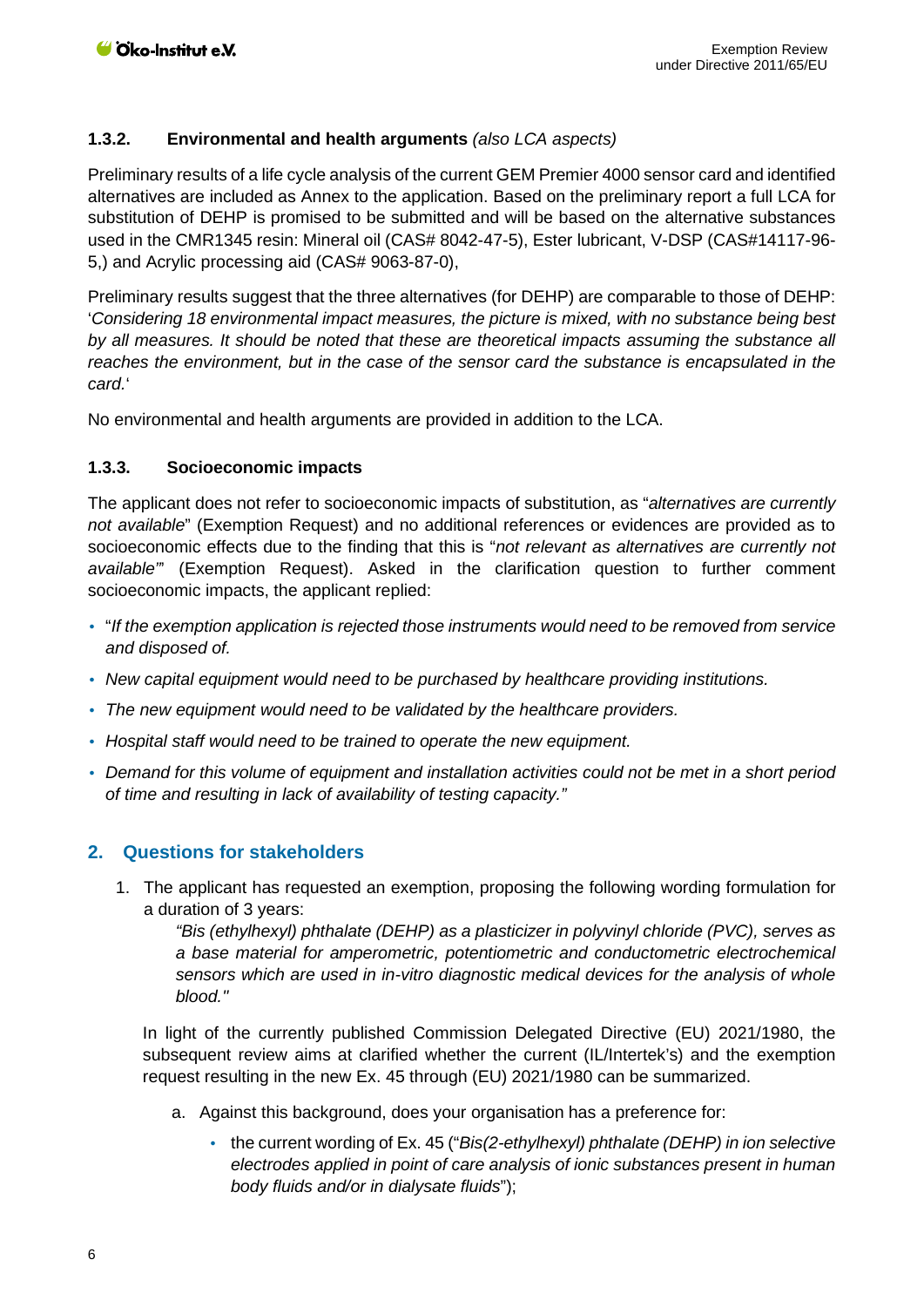- the wording requested by IL/Intertek in this exemption request (*"Bis (ethylhexyl) phthalate (DEHP) as a plasticizer in polyvinyl chloride (PVC), serves as a base material for amperometric, potentiometric and conductometric electrochemical sensors which are used in in-vitro diagnostic medical devices for the analysis of whole blood*");
- the wording suggested by IL/Intertek when asked under which conditions they see a possibility to merge Ex. 45 and their requested wording (the proposed deleted words are marked in red and crossed out) ("*Bis(2-ethylhexyl) phthalate (DEHP) in ion selective electrodes applied in point of care analysis of ionic substances present in human body fluids and/or in dialysate fluids*")
- Please suggest an alternative wording and explain your proposal if you do not agree with the proposed exemption wordings.
- b. Do you agree with the scope of the exemption as proposed by the applicant?
- c. Do you agree with the validation period requested?
- d. Please explain why you either support the applicant's request or object to it. To support your views, please provide detailed technical argumentation / evidence in line with the criteria in Art. 5(1)(a) to support your statement.
- 2. Through the following questions we would like to understand better the situation of the market of point of care analyzers, the cartridges used and the included sensors.
	- a. Please describe the market of blood measurement instruments. If known, please point out substantiate your view with references, or point out the references to the study team.
	- b. The amount of DEHP to be placed on the market in the EU as detailed in chapter [1.1](#page-1-0) only refers to the sensor cards used by the GEM Premier 4000. Please estimate the total amount of DEHP entering the EU market through the total segment of (DEHP- containing) cartridges for blood analysers.
	- c. Please explain whether the exemption requested is necessary to guarantee the cartridges' supply of analysers on the market only, or whether new analysers / new models use cartridges that contain DEHP-containing sensors as well?
	- d. We understand that the GEM Premier 4000 contains four different sensors, if you are a manufacturer of comparable analysers, please fill the table below. Please note, that in case that proprietary information is concerned if information is provided on the bases of models, an aggregated version and a separate confidential version with e.g. 3 different models can be provided.

|    | Model Electrodes in the<br>cartridge | ISE? (yes<br>or no) | <b>DEHP</b><br>contained? | <b>Which analytes</b><br>covered? | <b>Further</b><br>comments |
|----|--------------------------------------|---------------------|---------------------------|-----------------------------------|----------------------------|
| #1 | Potentiometric                       |                     |                           |                                   |                            |
|    | Condumetric                          |                     |                           |                                   |                            |
|    | Amperometric                         |                     |                           |                                   |                            |